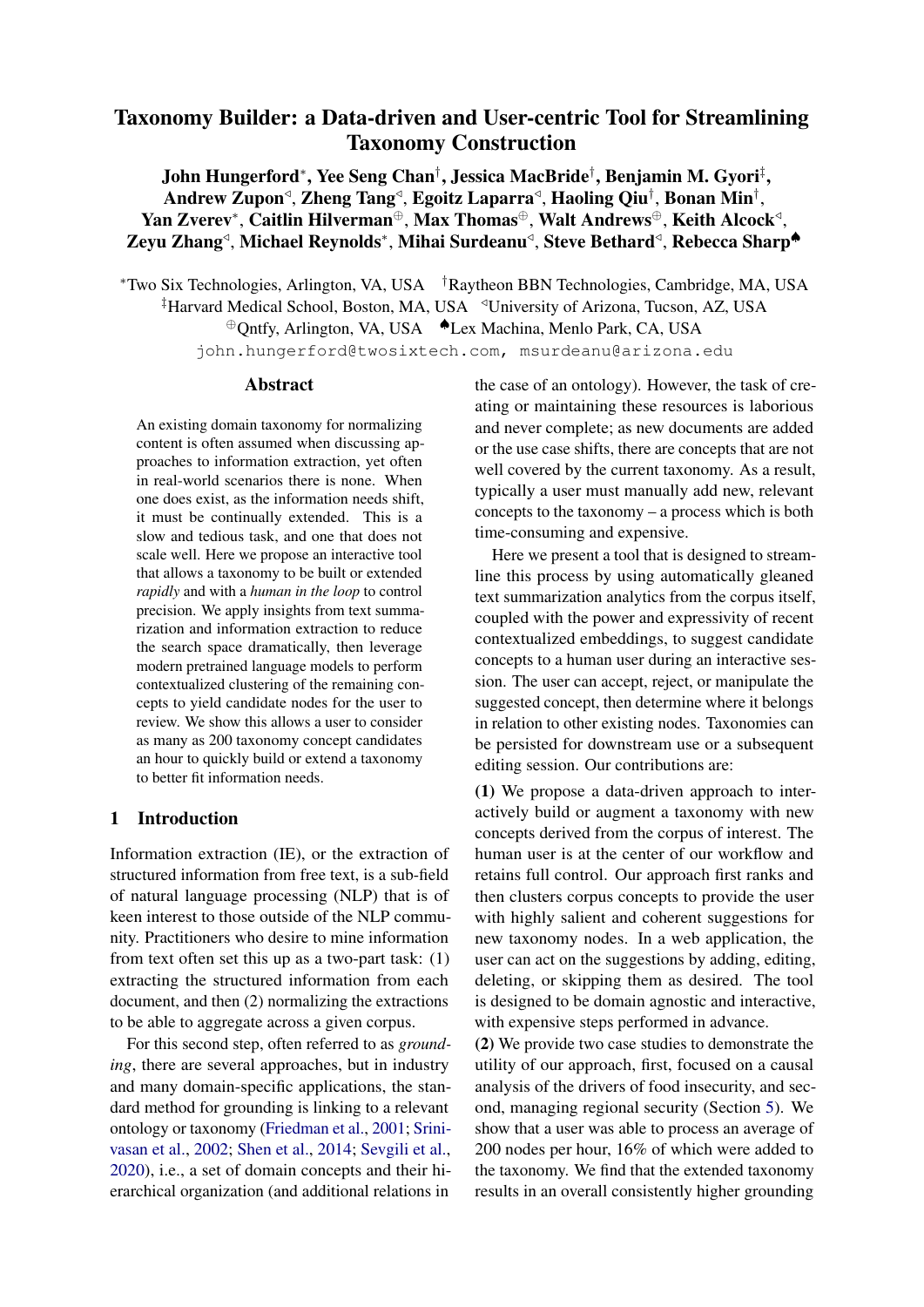<span id="page-1-0"></span>

Figure 1: Overall architecture of our Taxonomy Builder, which combines offline pre-processing steps (the components in the left panel) with online user sessions (right panel).

confidence. We show that this increased confidence correlates with an increase in grounding correctness. Further, the updated taxonomy results in an increase in the number of causal relations between high-confidence grounded concepts.

### 2 Related work

There are several large, ontological resources, e.g., WordNet [\(Miller,](#page-5-3) [1995;](#page-5-3) [Fellbaum,](#page-4-1) [2010\)](#page-4-1), Cyc [\(Lenat,](#page-4-2) [1995\)](#page-4-2), UMLS [\(Bodenreider,](#page-4-3) [2004\)](#page-4-3), and SNOMED CT [\(Donnelly et al.,](#page-4-4) [2006\)](#page-4-4). However, resources such as these, even in aggregate, do not have coverage of all domains; instead, they need to be perpetually extended to cover new concepts [\(Powell et al.,](#page-5-4) [2002;](#page-5-4) [Ceusters,](#page-4-5) [2011\)](#page-4-5).

To address the human cost of creating or maintaining taxonomies, many proposed approaches either rely on supervised data [\(Bordea et al.,](#page-4-6) [2016;](#page-4-6) [Mao et al.,](#page-4-7) [2018;](#page-4-7) [Espinosa-Anke et al.,](#page-4-8) [2016,](#page-4-8) e.g.,) or perform unsupervised term extraction and clustering [\(Bisson et al.,](#page-4-9) [2000;](#page-4-9) [Drymonas et al.,](#page-4-10) [2010,](#page-4-10) e.g.,). As supervised training cannot be assumed in real-world settings, our approach is more similar to the latter; we use unsupervised methods for concept discovery, ranking, and clustering. However, we keep the human in the loop to guide the process, critical for sensitive use cases such as military events, medical emergencies, etc.

[Maedche and Staab](#page-4-11) [\(2001\)](#page-4-11) similarly propose a tool that allows a user to guide a semi-automatic ontology creation process. However, our approach uses techniques from text summarization to filter candidate concepts and modern contextualized embeddings to more robustly handle multiple word senses and multi-word phrases to minimize the work that must be done by the user.

# 3 Architecture

Our approach for rapid data-driven taxonomy generation combines insights from several layers of text understanding to suggest highly relevant candidate concepts to a user, who decides how to use them (or not) to build the taxonomy they need. The architecture is shown in Figure [1.](#page-1-0)

Specifically, given a corpus of documents and optionally an existing taxonomy, we assign salience scores to each sentence based on keyword occurrence (Appendix [A.1\)](#page-6-0). From sentences with a sufficiently high salience, we extract multi-word expressions (noun and verb phrases) as potential phrases of interest. These are ranked with respect to each other using an extension of the TextRank algorithm [\(Mihalcea and Tarau,](#page-4-12) [2004\)](#page-4-12) (Appendix [A.3\)](#page-6-1). The top-ranked concepts are encoded with contextualized word embeddings and clustered (Appendix [B\)](#page-7-0). Resulting clusters are presented to the user as suggested novel concepts; the phrases in the clusters can be thought of as *examples* of that concept. To ensure interactivity, these computationally expensive steps are done ahead of time, and the user need only load the pre-computed initial clusters.

Once loaded, clusters are exposed to the user through our interactive web application. The user can then decide between a series of actions (Section [4\)](#page-1-1); specifically, they can *accept*, *edit*, *skip*, or *discard* the node. Accepted nodes are then inserted into the current working taxonomy. The user continues to work through the system's suggestions until they are satisfied with the taxonomy.

#### <span id="page-1-1"></span>4 Taxonomy builder workflow

Once phrases are ranked and clustered, they are passed to the user-facing interface, which implements a two-part workflow: (a) cluster curation and (b) concept organization.

#### 4.1 Cluster curation workflow

We frame the **cluster curation** workflow as a potentially iterative process, where the user adds novel nodes to the taxonomy from the suggested clusters and then, if desired, submits unused phrases for reclustering and a subsequent iteration of curation. By eliminating phrases that are irrelevant or have already been associated with a taxonomy node, each iteration provides an improved basis for organizing the remaining phrases into new, potentially usable clusters. The workflow for a curation iteration is illustrated in Figure [2:](#page-2-0)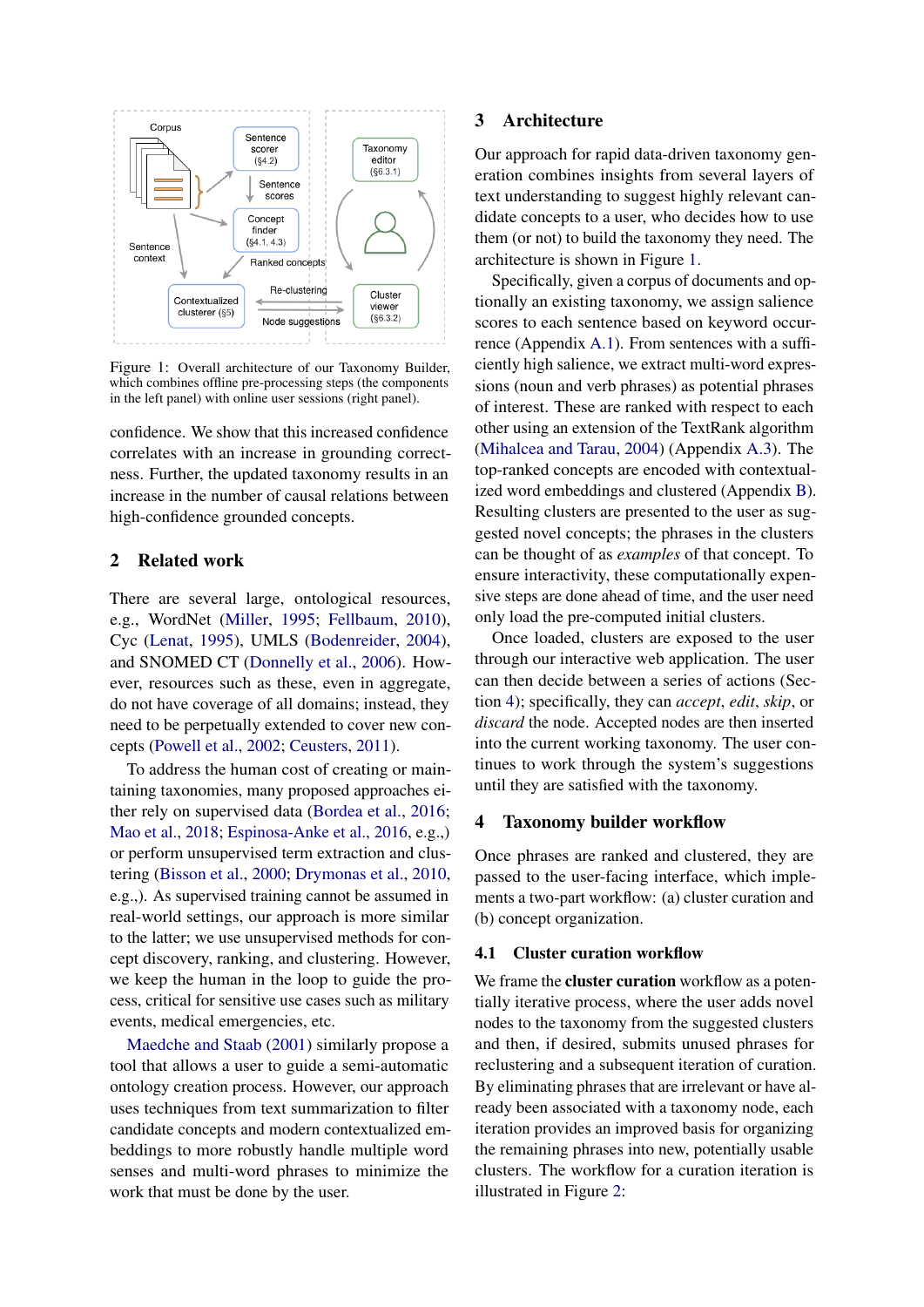<span id="page-2-0"></span>

Figure 2: Cluster curation workflow.

- 1 User examines clusters in descending order of cluster score.
- 2 For each cluster, the user decides whether to include it as a taxonomy node, informed by its perceived relevance to the use case and its perceived added value, relative to existing nodes.
- 2a1 If the cluster is included, one phrase is selected for the node *name* and one or more phrases are chosen as concept *examples*; this can be done in bulk.
- 2a2 User can also *reject* or *defer* unused phrases from this cluster. Rejected phrases are excluded from reclustering, whereas deferred phrases are included if the user chooses to recluster.
- 2b If the cluster is not included in (2), the user can either reject or defer the entire cluster, or some of its phrases.
- 3 User decides whether to continue to curate or, if remaining clusters appear to be unlikely candidates for inclusion, to *defer* the remaining clusters.
- 4 Having completed an iteration of curation, the user either reclusters or moves on to the concept organization workflow.

#### 4.2 Concept organization workflow

The concept organization workflow is: Examining each of the newly generated concepts in turn, the user 1) searches for an existing taxonomy node that would be a suitable parent to the new concept, 2) adds the concept to an existing branch if one is found or a new branch if none exists, and 3) updates any additional required concept metadata. Once all concepts have been organized within the taxonomy, the user publishes the new or augmented taxonomy.

#### 4.3 User interface

The above workflows are carried out using a web application that includes a cluster viewer and a taxonomy editor. The cluster viewer displays the clustered concepts and allows the user to include or exclude clusters. The taxonomy editor allows the user to traverse the taxonomy tree, add or remove nodes, move existing nodes to different branches, and make changes to node metadata. The user can toggle between these at any time.

# <span id="page-2-1"></span>4.3.1 Cluster viewer

The cluster viewer consists of 1) reclustering controls, 2) a cluster list, and 3) a target node editor. The reclustering controls allow the user to submit new clustering jobs and access previously submitted jobs. The cluster list displays all clusters in descending order of score and contains controls for adding clusters to the taxonomy as concept nodes. The target node editor permits directly editing a new or existing taxonomy node corresponding to the given cluster (see Figure [3\)](#page-3-1).

Each displayed cluster has a panel showing a) a node selector tool allowing a user to select an existing node or create a new node in the taxonomy as the "target" for the current cluster, b) a recommended concept name, initially populated by the first phrase within the cluster, c) a switch to either reject or curate the cluster (*curate* by default), d) the list of cluster phrases, e) phrases selected for inclusion, f) rejected phrases. Each cluster phrase has an option to *accept* it as an example, *reject* it, or *select it as the concept name*. The target node can be updated in the target node editor panel (3) and even moved in the taxonomy by updating its "parent" field. Through the inclusion of defaults, we ensure that the user does not need to treat all phrases, saving them time.

When the user first enters the cluster viewer, the application fetches and displays the initial clustering results. Once the user has included at least one cluster as a new concept by accepting a phrase, the option to recluster is enabled. When the user executes this option, the application submits a clustering job including all deferred phrases, clears the cluster results, and polls the clustering service for the job status. When the new clustering job is finished, the new cluster results are displayed and the job id is persisted in the application state for that user, allowing the user to follow the curation workflow over multiple iterations despite interruptions. Accepted clusters are automatically added to a top-level branch in the taxonomy named "clusters." Any changes to a cluster's name and accepted phrases automatically propagate to the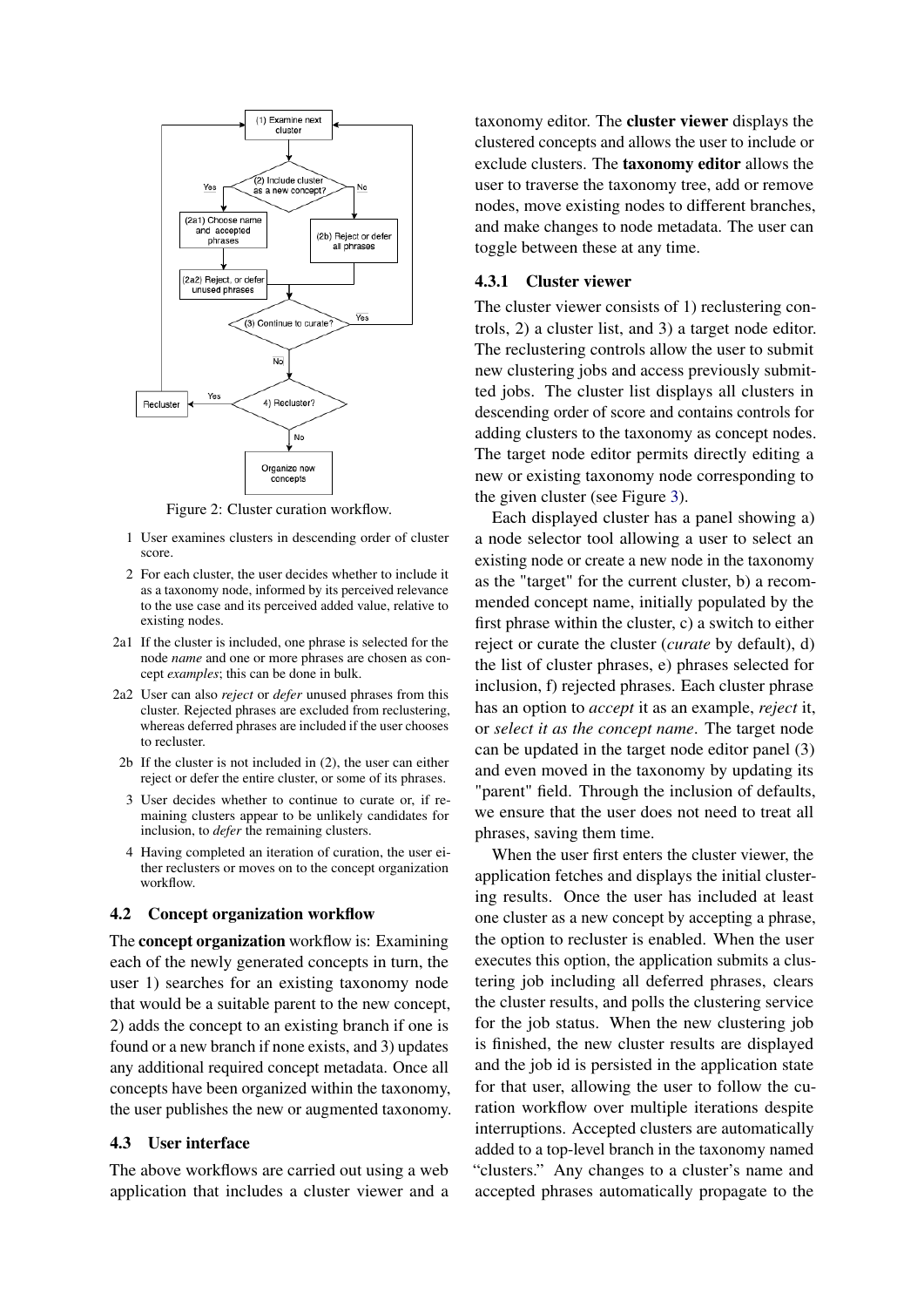<span id="page-3-1"></span>

<span id="page-3-3"></span>Figure 3: Cluster viewer user interface. Number and letter labels refer to the elements as described in Section [4.3.1.](#page-2-1)

|                        |   |                      |                 |   |                              | .                |   | . |          |                                    |
|------------------------|---|----------------------|-----------------|---|------------------------------|------------------|---|---|----------|------------------------------------|
| Download Taxonomy      |   | Choose Taxonomy File | Upload Taxonomy |   |                              |                  | 3 |   | $\alpha$ | Children                           |
|                        |   | animal               |                 |   |                              |                  |   |   |          | Name: children<br>Parent: people   |
| agriculture            |   | artifact             |                 |   |                              |                  |   |   |          | Children:                          |
| crisis_or_disaster     |   | geo-political_entity |                 |   |                              |                  |   |   |          |                                    |
| discrimination         |   | government_entity    |                 |   | academic                     |                  |   |   |          |                                    |
| economy                |   | location             |                 |   | adults                       |                  |   |   |          | Leaf Node (children not supported) |
| education              |   | organization         |                 |   | adviser                      |                  |   |   |          | Examples:                          |
| entity                 | > | people               |                 | ⋗ | children                     | $\sum_{i=1}^{n}$ |   |   |          | adolescent                         |
| environment            |   | religious_entity     |                 |   | criminal                     |                  |   |   |          | child<br>children                  |
| goods                  |   | vehicle              |                 |   | detainee                     |                  |   |   |          | juvenile                           |
| government             |   |                      |                 |   | elites                       |                  |   |   |          | minor<br>teenage                   |
| health                 |   |                      |                 |   | extremist                    |                  |   |   |          | teenager                           |
| human_rights           |   |                      |                 |   | farm worker                  |                  |   |   |          | youth                              |
| bromanbadan analasanan |   |                      |                 |   | <b>ANTIFACTURER CONTRACT</b> |                  |   |   |          | Patterns:                          |
|                        |   |                      |                 |   |                              |                  |   |   |          |                                    |

Figure 4: Taxonomy editor user interface. Number labels refer to the elements as described in Section [4.3.2.](#page-3-2)

corresponding concept's name and examples.

### <span id="page-3-2"></span>4.3.2 Taxonomy editor

The taxonomy editor consists of 1) import/export controls, 2) taxonomy explorer, 3) concept search widget, and 4) node editor (Figure [4\)](#page-3-3). The import/export controls permit the user to upload a taxonomy and download the current state of a taxonomy as a taxonomy file. The taxonomy explorer provides a collapsed tree view of the taxonomy similar to multi-directory views common to many operating systems. This permits users to see a selected node, its siblings, its children, and its closest three ancestors and their siblings. Visible nodes can be clicked to become the new selection, allowing users to traverse the taxonomy in any "direction." This format was chosen because it displays a relatively broad cross-section of the taxonomy without sacrificing intelligibility and navigability. The concept search widget allows users to search for concept names and navigate to them without having to click through the explorer. The node editor allows users to update the concept name, update its parent, add and remove children, and update node metadata.

# <span id="page-3-0"></span>5 Usage Scenarios

We evaluate our tool through two use cases, both of which are motivated by DARPA's World Modelers

program:<sup>[1](#page-3-4)</sup> food insecurity and regional security. We detail both evaluations in Appendix [C.](#page-7-1) The take-home messages from this evaluation were: (a) the users were able to process 200 candidates for taxonomy concepts per hour using the tool; (b) the updated taxonomies yielded increased grounding confidence scores, which indicate that the new taxonomies fit the data better, and (c) the new grounding confidence scores have increased correlation with grounding correctness.

# 6 Conclusions

We introduced a tool to streamline taxonomy construction and extension. Using techniques from text summarization alongside the benefits of modern pretrained language models, we automatically glean cohesive taxonomy node suggestions from the corpus itself. The user interface then allows users to quickly review suggestions and decide whether to accept or reject part or all of each. Through two case studies, we showed that this tool can be used to rapidly extend an existing taxonomy in a matter of hours, and further that the resulting taxonomy is a better fit to the domain of interest.

The software is included in the DART framework at: [https://github.com/](https://github.com/twosixlabs-dart/dart-ui) [twosixlabs-dart/dart-ui](https://github.com/twosixlabs-dart/dart-ui).

<span id="page-3-4"></span><sup>1</sup> <https://www.darpa.mil/program/world-modelers>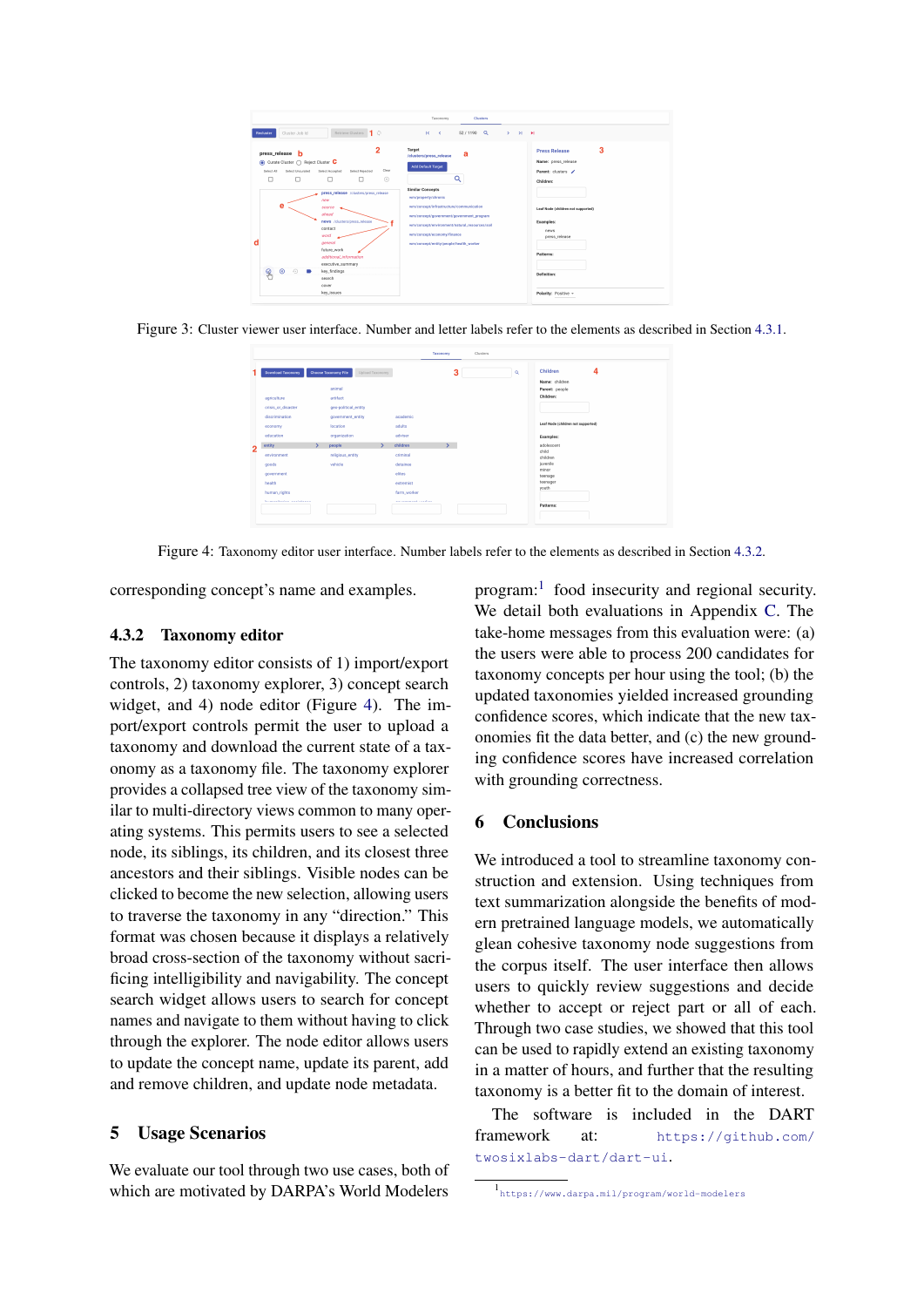# References

- <span id="page-4-14"></span>Mehdi Allahyari, Seyedamin Pouriyeh, Mehdi Assefi, Saeid Safaei, Elizabeth D Trippe, Juan B Gutierrez, and Krys Kochut. 2017. Text summarization techniques: a brief survey. *arXiv preprint arXiv:1707.02268*.
- <span id="page-4-9"></span>Gilles Bisson, Claire Nédellec, and Dolores Canamero. 2000. Designing clustering methods for ontology building-the mo'k workbench. In *ECAI workshop on ontology learning*, volume 31. Citeseer.
- <span id="page-4-3"></span>Olivier Bodenreider. 2004. The unified medical language system (umls): integrating biomedical terminology. *Nucleic acids research*, 32(suppl\_1):D267–D270.
- <span id="page-4-6"></span>Georgeta Bordea, Els Lefever, and Paul Buitelaar. 2016. [SemEval-2016 task 13: Taxonomy extrac](https://doi.org/10.18653/v1/S16-1168)[tion evaluation \(TExEval-2\).](https://doi.org/10.18653/v1/S16-1168) In *Proceedings of the 10th International Workshop on Semantic Evaluation (SemEval-2016)*, pages 1081–1091, San Diego, California. Association for Computational Linguistics.
- <span id="page-4-5"></span>Werner Ceusters. 2011. Snomed ct revisions and coded data repositories: when to upgrade? In *AMIA Annual Symposium Proceedings*, volume 2011, page 197. American Medical Informatics Association.
- <span id="page-4-4"></span>Kevin Donnelly et al. 2006. Snomed-ct: The advanced terminology and coding system for ehealth. *Studies in health technology and informatics*, 121:279.
- <span id="page-4-10"></span>Euthymios Drymonas, Kalliopi Zervanou, and Euripides G. M. Petrakis. 2010. Unsupervised ontology acquisition from plain texts: The ontogain system. In *Natural Language Processing and Information Systems*, pages 277–287, Berlin, Heidelberg. Springer Berlin Heidelberg.
- <span id="page-4-8"></span>Luis Espinosa-Anke, Horacio Saggion, Francesco Ronzano, and Roberto Navigli. 2016. Extasem! extending, taxonomizing and semantifying domain terminologies. In *Proceedings of the AAAI Conference on Artificial Intelligence*, volume 30.
- <span id="page-4-1"></span>Christiane Fellbaum. 2010. Wordnet. In *Theory and applications of ontology: computer applications*, pages 231–243. Springer.
- <span id="page-4-0"></span>Carol Friedman, Hongfang Liu, Lyudmila Shagina, Stephen Johnson, and George Hripcsak. 2001. Evaluating the umls as a source of lexical knowledge for medical language processing. In *Proceedings of the AMIA Symposium*, page 189. American Medical Informatics Association.
- <span id="page-4-17"></span>Benjamin M Gyori, John A Bachman, Kartik Subramanian, Jeremy L Muhlich, Lucian Galescu, and Peter K Sorger. 2017. From word models to executable models of signaling networks using automated assembly. *Molecular systems biology*, 13(11):954.
- <span id="page-4-2"></span>Douglas B Lenat. 1995. Cyc: A large-scale investment in knowledge infrastructure. *Communications of the ACM*, 38(11):33–38.
- <span id="page-4-13"></span>Hans Peter Luhn. 1958. The automatic creation of literature abstracts. *IBM Journal of research and development*, 2(2):159–165.
- <span id="page-4-11"></span>Alexander Maedche and Steffen Staab. 2001. Ontology learning for the semantic web. *IEEE Intelligent systems*, 16(2):72–79.
- <span id="page-4-16"></span>Debanjan Mahata, John Kuriakose, Rajiv Ratn Shah, and Roger Zimmermann. 2018. [Key2Vec:](https://doi.org/10.18653/v1/N18-2100) [Automatic ranked keyphrase extraction from sci](https://doi.org/10.18653/v1/N18-2100)[entific articles using phrase embeddings.](https://doi.org/10.18653/v1/N18-2100) In *Proceedings of the 2018 Conference of the North American Chapter of the Association for Computational Linguistics: Human Language Technologies, Volume 2 (Short Papers)*, pages 634– 639, New Orleans, Louisiana. Association for Computational Linguistics.
- <span id="page-4-15"></span>Christopher D. Manning, Mihai Surdeanu, John Bauer, Jenny Finkel, Steven J. Bethard, and David McClosky. 2014. The stanford corenlp natural language processing toolkit. In *Proceedings of the 52nd Annual Meeting of the Association for Computational Linguistics (ACL)*.
- <span id="page-4-7"></span>Yuning Mao, Xiang Ren, Jiaming Shen, Xiaotao Gu, and Jiawei Han. 2018. End-to-end reinforcement learning for automatic taxonomy induction. *arXiv preprint arXiv:1805.04044*.
- <span id="page-4-12"></span>Rada Mihalcea and Paul Tarau. 2004. Textrank: Bringing order into text. In *Proceedings of the 2004 conference on empirical methods in natural language processing*, pages 404–411.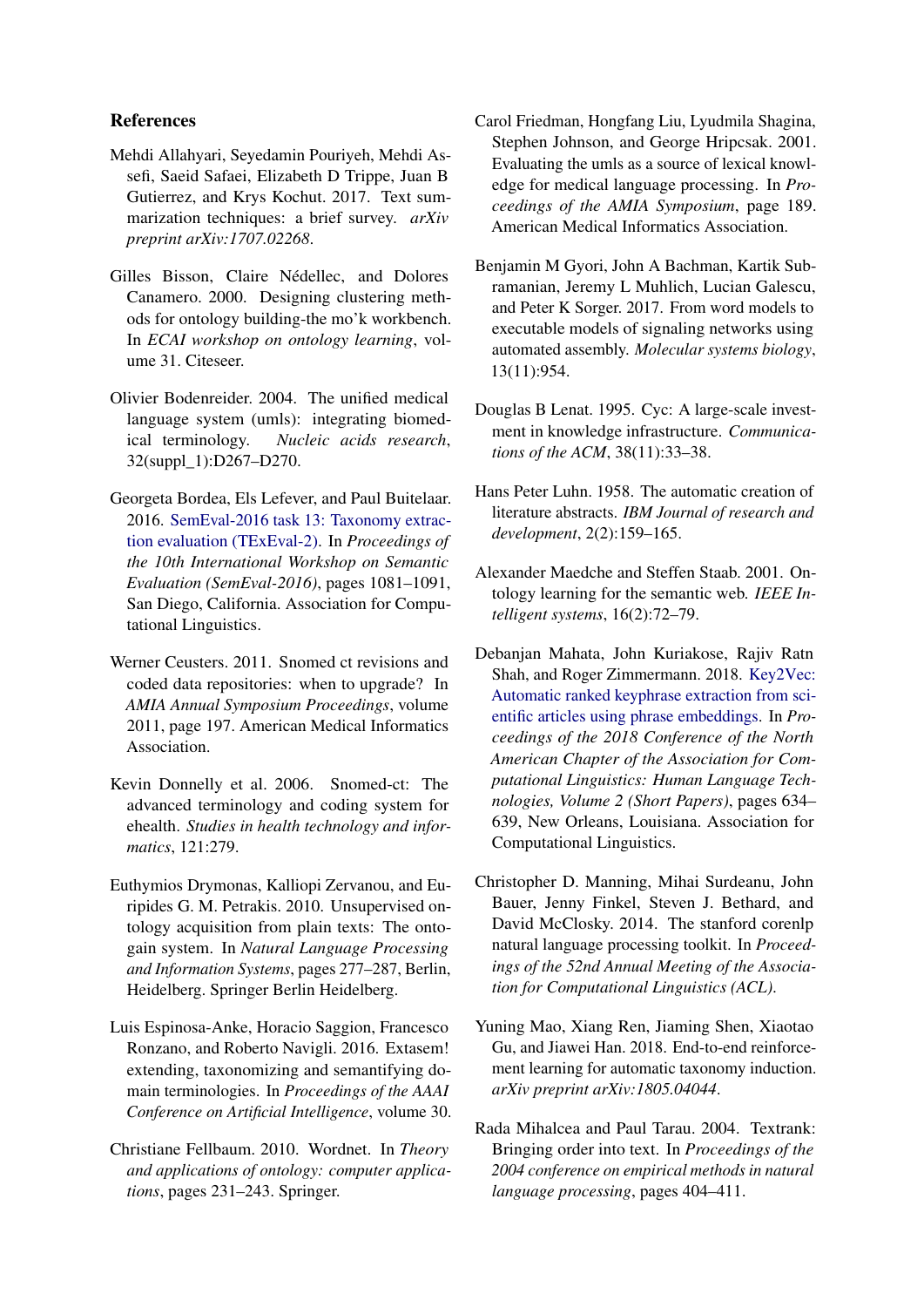- <span id="page-5-3"></span>George A Miller. 1995. Wordnet: a lexical database for english. *Communications of the ACM*, 38(11):39–41.
- <span id="page-5-5"></span>Lawrence Page, Sergey Brin, Rajeev Motwani, and Terry Winograd. 1999. The pagerank citation ranking: Bringing order to the web. Technical report, Stanford InfoLab.
- <span id="page-5-9"></span>Patrick Pantel and Dekang Lin. 2002. Discovering word senses from text. In *Proceedings of the eighth ACM SIGKDD international conference on Knowledge discovery and data mining (SIGKDD-02)*, pages 613–619.
- <span id="page-5-6"></span>Jeffrey Pennington, Richard Socher, and Christopher D. Manning. 2014. [Glove: Global vectors](http://www.aclweb.org/anthology/D14-1162) [for word representation.](http://www.aclweb.org/anthology/D14-1162) In *Empirical Methods in Natural Language Processing (EMNLP)*, pages 1532–1543.
- <span id="page-5-4"></span>Tammy Powell, Suresh Srinivasan, Stuart J Nelson, William T Hole, Laura Roth, and Vladimir Olenichev. 2002. Tracking meaning over time in the umls metathesaurus. In *Proceedings of the AMIA Symposium*, page 622. American Medical Informatics Association.
- <span id="page-5-8"></span>Victor Sanh, Lysandre Debut, Julien Chaumond, and Thomas Wolf. 2020. [Distilbert, a distilled](http://arxiv.org/abs/1910.01108) [version of bert: smaller, faster, cheaper and](http://arxiv.org/abs/1910.01108) [lighter.](http://arxiv.org/abs/1910.01108)
- <span id="page-5-10"></span>Hinrich Schütze, Christopher D Manning, and Prabhakar Raghavan. 2008. *Introduction to information retrieval*, volume 39. Cambridge University Press Cambridge.
- <span id="page-5-2"></span>Ozge Sevgili, Artem Shelmanov, Mikhail Arkhipov, Alexander Panchenko, and Chris Biemann. 2020. Neural entity linking: A survey of models based on deep learning. *arXiv preprint arXiv:2006.00575*.
- <span id="page-5-11"></span>Rebecca Sharp, Adarsh Pyarelal, Benjamin Gyori, Keith Alcock, Egoitz Laparra, Marco A Valenzuela-Escárcega, Ajay Nagesh, Vikas Yadav, John Bachman, Zheng Tang, et al. 2019. Eidos, INDRA, & Delphi: From free text to executable causal models. In *Proceedings of the 2019 Conference of the North American Chapter of the Association for Computational Linguistics (Demonstrations)*.
- <span id="page-5-1"></span>Wei Shen, Jianyong Wang, and Jiawei Han. 2014. Entity linking with a knowledge base: Issues, techniques, and solutions. *IEEE Transactions on Knowledge and Data Engineering*, 27(2):443– 460.
- <span id="page-5-0"></span>Suresh Srinivasan, Thomas C Rindflesch, William T Hole, Alan R Aronson, and James G Mork. 2002. Finding umls metathesaurus concepts in medline. In *Proceedings of the AMIA Symposium*, page 727. American Medical Informatics Association.
- <span id="page-5-7"></span>Thomas Wolf, Lysandre Debut, Victor Sanh, Julien Chaumond, Clement Delangue, Anthony Moi, Pierric Cistac, Tim Rault, Remi Louf, Morgan Funtowicz, Joe Davison, Sam Shleifer, Patrick von Platen, Clara Ma, Yacine Jernite, Julien Plu, Canwen Xu, Teven Le Scao, Sylvain Gugger, Mariama Drame, Quentin Lhoest, and Alexander Rush. 2020. [Transformers: State-of-the-art](https://doi.org/10.18653/v1/2020.emnlp-demos.6) [natural language processing.](https://doi.org/10.18653/v1/2020.emnlp-demos.6) In *Proceedings of the 2020 Conference on Empirical Methods in Natural Language Processing: System Demonstrations*, pages 38–45, Online. Association for Computational Linguistics.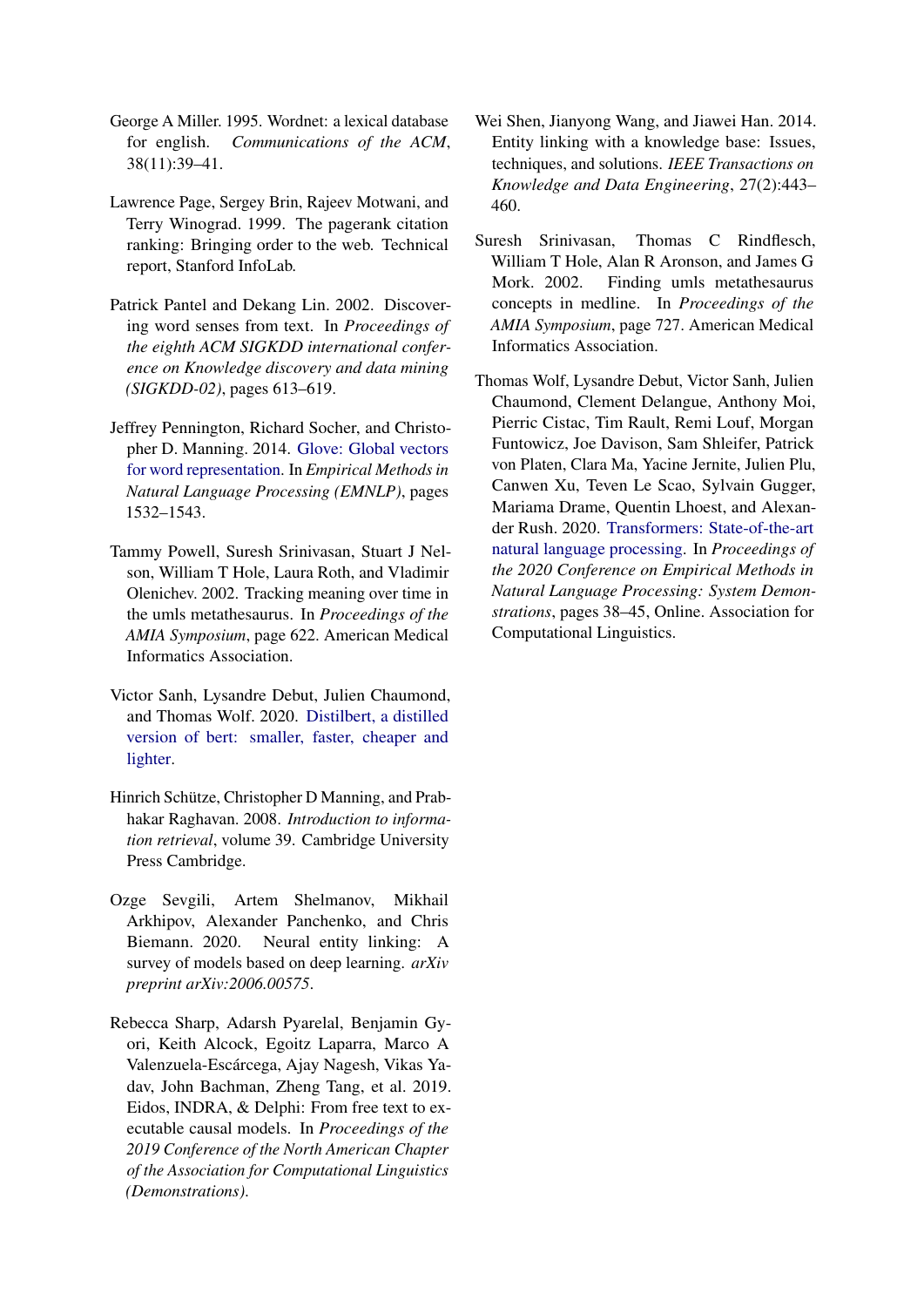# A Concepts

For the process of selecting phrases from the corpus to serve as potential concepts of interest (or examples of those concepts), we use filters to both improve the speed of clustering and reduce the noise in the final clusters themselves.

# <span id="page-6-0"></span>A.1 Sentence salience

To prevent candidate phrases that are not salient to the core content of the documents, we use a simple *extractive text summarization* technique to identify the most salient or important sentences and assign each a score [\(Luhn,](#page-4-13) [1958;](#page-4-13) [Allahyari et al.,](#page-4-14) [2017\)](#page-4-14).

We first lowercase document text and tokenize with  $\text{spaCy}$ <sup>[2](#page-6-2)</sup> ignoring stopwords and punctuation. We then extract keywords by calculating the frequency of all words, normalizing such that the most frequent has a value of 1. Finally, we calculate sentence salience scores by identifying the occurrence of keywords within a sentence, summing their frequency values, and normalizing these sums such that the most salient sentence in a document, i.e., the one with the highest sum, has a score of 1.

The sentence salience score quality was evaluated against a human rater. We selected random pairs of sentences, and for each asked our rater to determine which sentence was more important to the meaning of the document. A preliminary analysis with 10 news articles found that the human judgment agreed with the assigned scores 80% of the time. In cases of disagreement, typically the human chose a headline or summary sentence, whereas the algorithm chose a sentence with detailed but relevant information. From this preliminary analysis, we made two minor changes that made the model more robust to irregularities in documents: disregarding bullet points and subheadings. After making this change, rater judgments were nearly 100% aligned with the assigned salience scores.

# A.2 Candidate phrases

To get candidate phrases from the sufficiently salient sentences, we process them with the CLU lab processors library.<sup>[3](#page-6-3)</sup> We then select noun and verb chunks, splitting on coordinating conjunctions and trimming determiners from the edges. We note frequency and where they occur, keeping the 10k most frequent.

<span id="page-6-3"></span><span id="page-6-2"></span><sup>2</sup><https://spacy.io>

<span id="page-6-4"></span>

|          | Strategy 1 | Strategy 2 | Strategy 3 |
|----------|------------|------------|------------|
| Expert 1 | 55%        | 30%        | 25%        |
| Expert 2 | 70%        | 45%        | 25%        |

Table 1: Manual evaluation results (P@20) for three different strategies (Section [A.3\)](#page-6-1) for edge weights in the phrase graph. Strategy 1 uses similarity alone, Strategy 2 uses similarity  $\times$  PMI, and Strategy 3 uses similarity  $\times$  $PMI \times frequency$ . P@20 indicates what percentage of the concepts ranked in the top 20 were considered relevant for the use case by the corresponding expert.

### <span id="page-6-1"></span>A.3 Ranking candidates

These 10k phrases are ranked using an extension of TextRank [\(Mihalcea and Tarau,](#page-4-12) [2004\)](#page-4-12), an algorithm inspired by PageRank [\(Page et al.,](#page-5-5) [1999\)](#page-5-5) that treats text as a graph and applies a graph-based ranking algorithm to surface keywords or phrases. The key extension in this effort is that nodes in the constructed graph are the phrases previously extracted, rather than full sentences, as in the original algorithm.

The algorithm consists of four steps: (1) Identify text units that best fit the task to be nodes in the graph; (2) Identify relations between units and draw the corresponding edges; (3) Iterate the graphbased ranking algorithm until convergence; (4) Sort nodes based on ranking scores.

As mentioned, in our implementation of Text-Rank, we consider our extracted chunks to be the text units (i.e., nodes in the graph) rather than complete sentences. We experimented with several options for defining edge weights, including word embedding similarity, Point-wise Mutual Information (PMI), and frequency of co-occurrence in the same sentence. [\(Mahata et al.,](#page-4-16) [2018\)](#page-4-16). For the embedding similarity, we represent each phrase as its GloVe embedding [\(Pennington et al.,](#page-5-6) [2014\)](#page-5-6), averaging embeddings of multi-word expressions, and compare with cosine similarity. Building on these three information sources, we compared three edge similarity strategies:

$$
strategy_1 = cosine\_similarity(c_1, c_2)
$$
  
\n
$$
strategy_2 = strategy_1 \times PMI(c_1, c_2)
$$
  
\n(2)

 $strategy_3 = strategy_2 \times log(coccur(c_1, c_2))$  (3)

where  $c_1$  and  $c_2$  are the phrases to be compared.

Using a small set of documents, we had two domain experts do a blind evaluation of the topranked phrases produced by the different strategies. As shown in Table [1,](#page-6-4) strategy 1 produces the best TextRank overall, $4$  and so was chosen. To avoid a

<sup>3</sup><https://github.com/clulab/processors> We use FastNLPProcessor, based on CoreNLP [\(Manning](#page-4-15) [et al.,](#page-4-15) [2014\)](#page-4-15).

<span id="page-6-5"></span><sup>4</sup> Post-hoc analysis showed that strategy 2 prefers infre-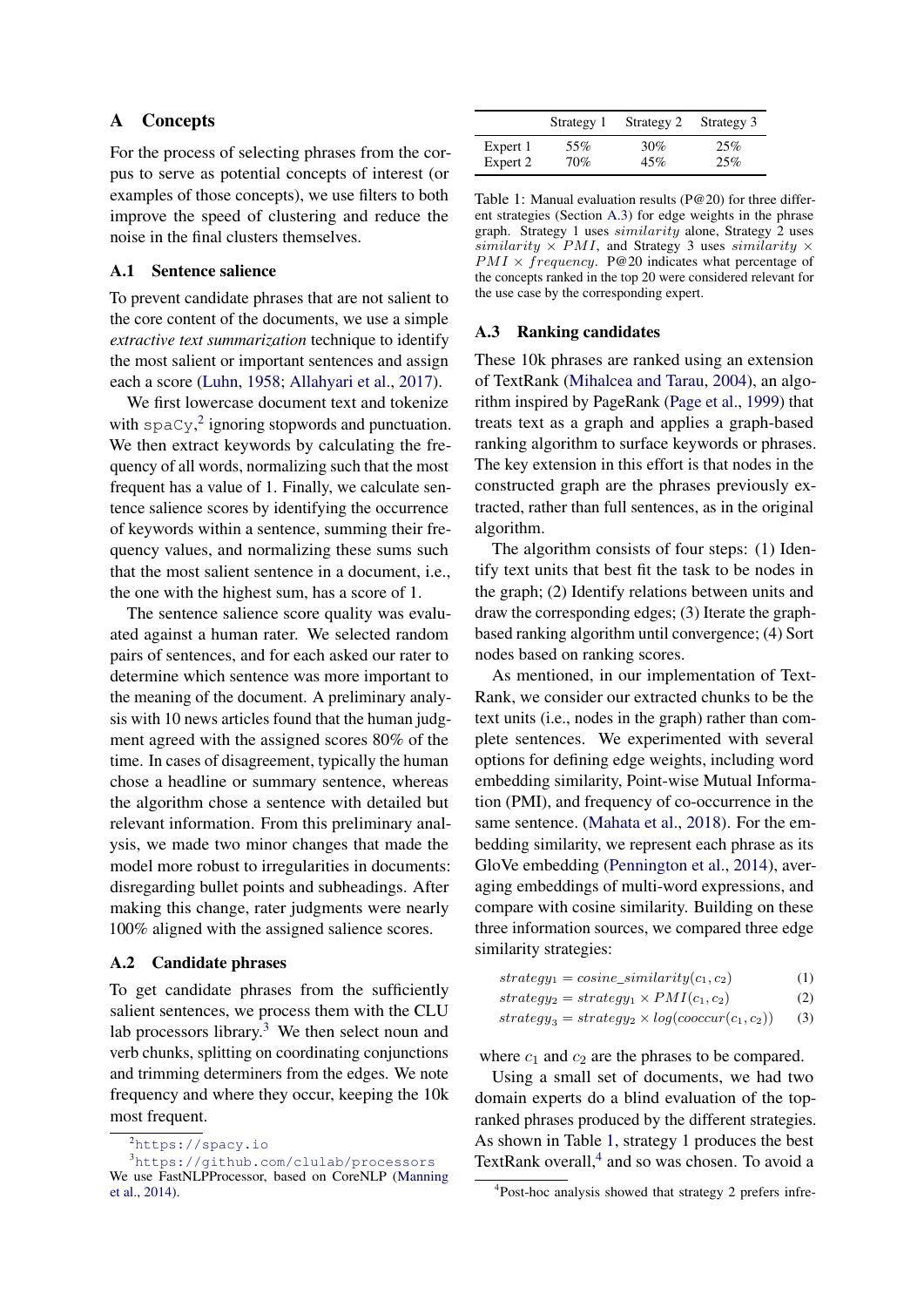fully connected graph, which slows down the Text-Rank algorithm dramatically, we set a threshold for the similarity scores<sup>[5](#page-7-2)</sup> and for each phrase, we keep only edges for the 100 most similar neighbors.

After ranking the extracted phrases, the highestranked 5k are used for generating the node suggestion clusters (Section [B\)](#page-7-0).

# <span id="page-7-0"></span>B Clustering

After extraction, phrases are clustered into semantically cohesive groups to serve as taxonomy node suggestions. We use Huggingface transformers [\(Wolf et al.,](#page-5-7) [2020\)](#page-5-7) to obtain contextualized DistilBERT [\(Sanh et al.,](#page-5-8) [2020\)](#page-5-8) embeddings of each occurrence of each phrase. We then use Annoy[6](#page-7-3) to perform time-efficient nearest neighbor search over these embeddings. For each phrase, we obtain a ranked list (in terms of cosine similarity) of the top- $k$  most similar phrases as input to the clustering.

To cluster the phrases, we employ an algorithm based on the CBC algorithm (Clustering By Committee) [\(Pantel and Lin,](#page-5-9) [2002\)](#page-5-9), which uses average link agglomerative clustering [\(Schütze et al.,](#page-5-10) [2008,](#page-5-10) Ch. 17) to recursively form cohesive clusters that are dissimilar to one another. For each cluster  $c$ that is formed, the algorithm assigns a score:  $|c| \times$  $avgsim(c)$ , where |c| is the number of members of c and avgsim $(c)$  is the average pairwise cosine similarity between members. This score reflects a preference for larger and cohesive clusters. We then rank the clusters in decreasing order of their cluster scores, prioritizing the most effective and cohesive clusters to the user for selection and addition to the taxonomy.

### <span id="page-7-1"></span>C Usage Scenarios and Discussion

We evaluate our tool through two use cases, both of which are motivated by DARPA's World Modelers program.[7](#page-7-4) The first use case focuses on food insecurity, which is a complex domain, spanning several disciplines including economics, government policy, agriculture, etc. The second use case addresses regional security, an equally complex domain.

### C.1 Use case 1: food insecurity

For this use case, the user $8$  was provided with an initial taxonomy<sup>[9](#page-7-6)</sup> created for the DARPA World Modelers program, and used the tool to perform cluster curation and taxonomy editing for 2 hours. In this time, the user was able to curate 400 clusters. Of those 400, 65 were chosen for inclusion as taxonomy nodes, 18 were *deferred* for reclustering, and the remaining 317 were *rejected* entirely. After this curation, the resulting taxonomy was compared against the original.

For this case study, we use a corpus of 472 documents from the food insecurity domain (government and NGO reports, news articles, etc.). We perform IE using the Eidos causal information extraction system [\(Sharp et al.,](#page-5-11) [2019\)](#page-5-11), resulting in 209,352 extracted concepts related to food security.

We then attempt to ground each concept mention to the taxonomy, assigning a grounding confidence score. There are many ways of assigning a confidence score. Here, we create a vector representation for the mention to be grounded and of each node in the taxonomy by averaging the GloVe embeddings for each non-stop word in the mention's text span and the taxonomy node's examples, respectively. We then assign each mention to the node that is closest in terms of cosine similarity.

We analyze extracted mentions and their grounding before and after the taxonomy update. Of the 209, 352 concepts extracted, 170, 488 were grounded before the update and 170, 539 were grounded after. $10$  Further, after the update, 48, 404 concepts (28% of grounded concepts), were grounded to a different taxonomy term. For example, the phrase *ethnic-religious divisions* was originally grounded to the taxonomy concept crisis\_or\_disaster/conflict/hostility (with a score of 0.48), but after the update, it is

grounded to ethnic\_conflicts (with a higher score of 0.56).

Of the groundings that changed, for 47, 518 the confidence increased after the taxonomy update (98% of those that changed). Figure [5](#page-8-0) shows the distribution of the changes in grounding scores attributed to the taxonomy update. Importantly, we observed that this increase in grounding confi-

quent phrases that aren't descriptive of the overall topic, e.g., *intergovernmental panel* and *environ*, whereas strategy 3 oppositely adds frequent phrases, e.g., names of countries, which the experts deemed not useful for taxonomy construction.

<span id="page-7-3"></span><span id="page-7-2"></span> $5$ We found 0.0 to be both a useful and intuitive threshold. <sup>6</sup><https://github.com/spotify/annoy>

<span id="page-7-4"></span><sup>7</sup>[https://www.darpa.mil/program/](https://www.darpa.mil/program/world-modelers) [world-modelers](https://www.darpa.mil/program/world-modelers)

<span id="page-7-6"></span><span id="page-7-5"></span><sup>8</sup>One of the authors served as the tool's user.

<sup>9</sup>[https://github.com/WorldModelers/](https://github.com/WorldModelers/Ontologies) [Ontologies](https://github.com/WorldModelers/Ontologies)

<span id="page-7-7"></span><sup>&</sup>lt;sup>10</sup>The Eidos system has an internal filter that doesn't produce groundings when the confidence is below 0.2.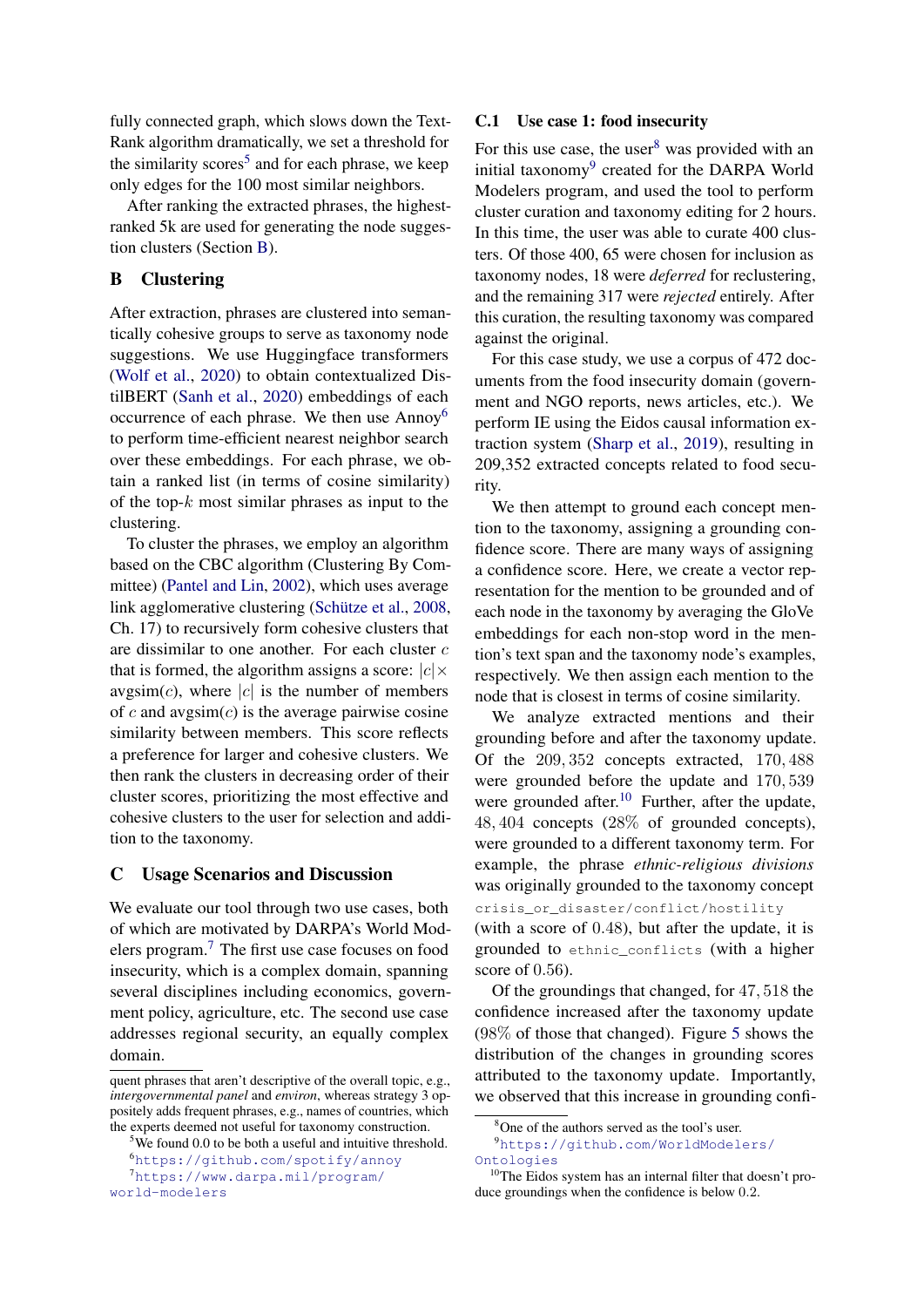<span id="page-8-0"></span>

<span id="page-8-1"></span>Figure 5: Histogram of changes in grounding scores associated with specific concepts after the taxonomy update in use case 1.



Figure 6: The number of causal influence graph edges over concepts obtained before and after the taxonomy update at a given grounding score threshold in use case 1.

dence correlates with grounding correctness. To verify this, we measured the Pearson correlation between grounding confidence and correctness (which is represented as a Boolean variable, i.e., correct/incorrect grounding) for 42 randomly selected concepts. The Pearson correlation values were 55.15% for the original taxonomy vs. 59.37% for the updated one, a relative increase of 7.6%.

Next, we use INDRA [\(Gyori et al.,](#page-4-17) [2017;](#page-4-17) [Sharp](#page-5-11) [et al.,](#page-5-11) [2019\)](#page-5-11), an automated model assembly system, to assemble each set of causal influence relations (before and after taxonomy updating) into a causal influence graph by aggregating relations with matching groundings. We find that the number of edges in the causal influence graph increased from 11, 072 to 12, 720 after the taxonomy update, and further, we show in Figure [6](#page-8-1) the number of edges in each influence graph between nodes whose grounding scores are above a given threshold. As shown, after the taxonomy update, the influence

graph is consistently larger and covers more taxonomy terms compared to before, with higher confidence.

### C.2 Use case 2: regional security

This use case was performed by a group of expert analysts outside the tool's developer team as part of a DARPA program evaluation. The analysis attempted to model a complex regional crisis scenario, using IE from documents to construct models of causal influences of security concerns surrounding Kenya's 2022 elections.

Users started from an initial taxonomy<sup>[11](#page-8-2)</sup>. 10k documents relevant for the use case were identified by the organizers of the evaluation to seed the taxonomy extension process. Users were then given access to the tool to perform cluster curation and

<span id="page-8-2"></span><sup>11</sup>[https://github.com/WorldModelers/](https://github.com/WorldModelers/Ontologies) [Ontologies](https://github.com/WorldModelers/Ontologies)